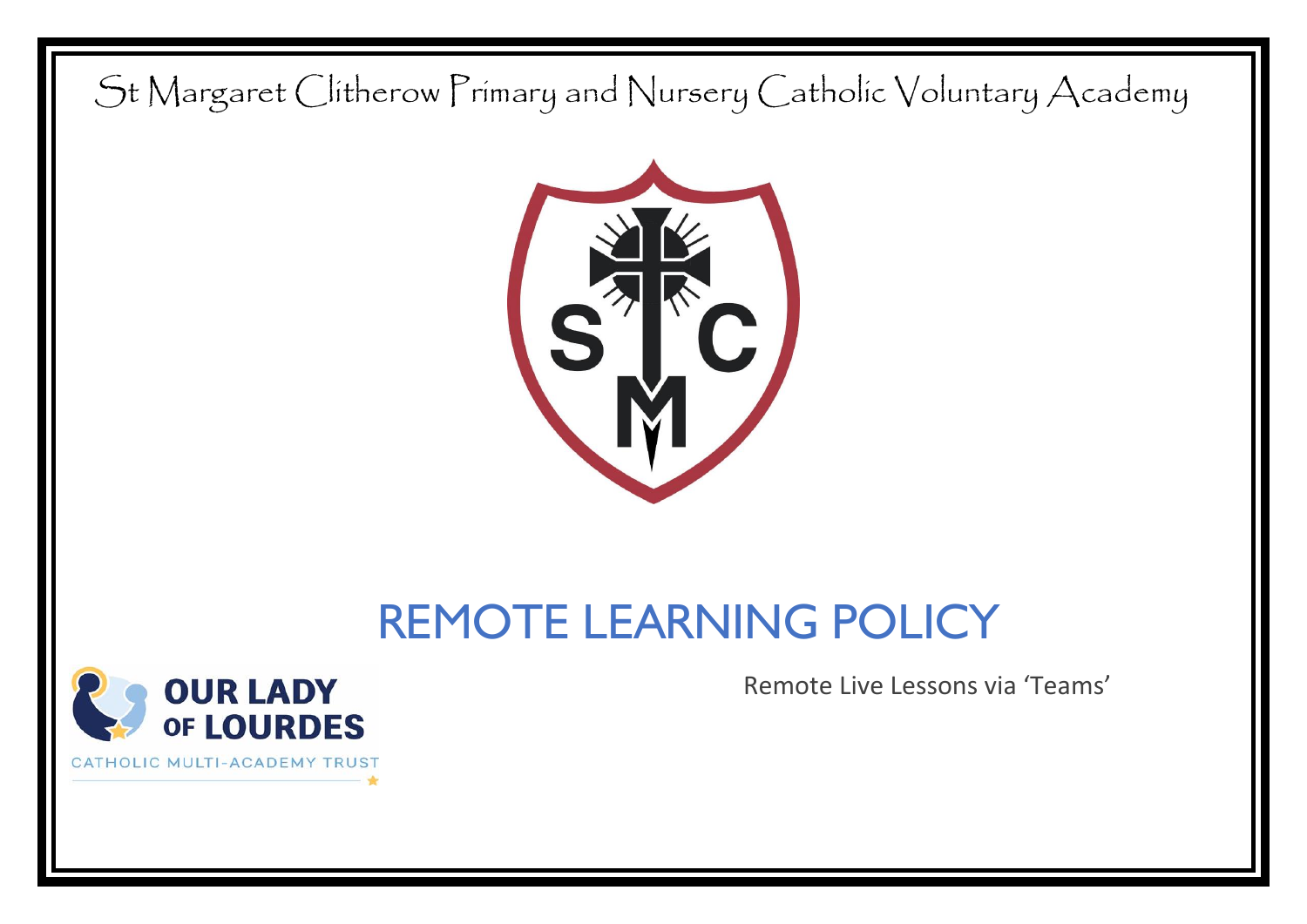

# Contents Page:

- 1.Introduction
- 2.Tired support for pupils
- 3.Exemplar Plan for Class/KS/Whole school home learning
- 4.CPD For Remote Learning
- 5.Expectation for 'live' lessons.
- 6.Example Timetables scenarios.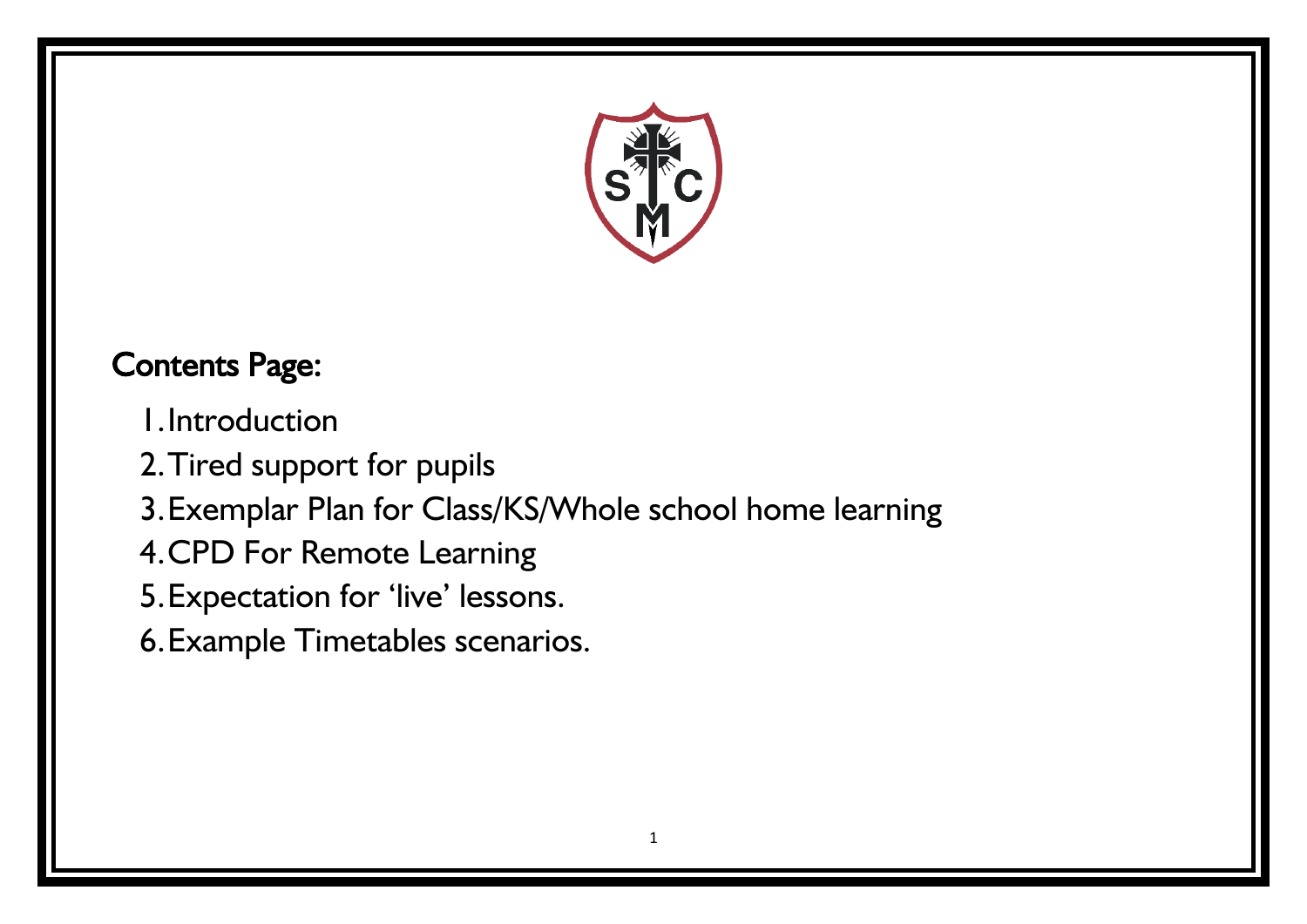#### **1. Introduction:**

This Action Plan is to be used by all staff members at St Margaret Clitherow Academy to assist planning out an approach for Live Lessons; this would be used for pupils either self-isolating at home or where a member of staff is self-isolating.

Where pupils are self-isolating at home, but are otherwise well, it is the preferred option that they remote into a lesson where possible. Where a pupil is unable to remote into the lesson, the school should consider other options i.e. posting relevant class material to the pupil and or, posting relevant class materials online.

Where a member of staff is self-isolating at home, but are well, it is the preferred option that they remote into the class or their group and continue to teach online with another member of staff available to support giving out materials and behaviour during the session/s.

During the Pentecost and Advent terms, the Trust IT Director has arranged CPD for teachers through Tablet Academy. The DPS is also running practical CPD to all IT coordinators and then for all other staff to demonstrate how live streaming works in practice. There will be on-going support for any staff who require further CPD. Relevant materials have also been given out to IT Coordinators and Head Teachers to support in-house CDP. In addition to this, the Computing Leads at St Margaret Clitherow Academy have delivered a series of tailored made in-house CPD based on a skills and confidence audit. Support staff have received extra training to ensure they are confident in using Teams to deliver interventions, when self-isolating themselves, or to support in class if the teacher is self-isolating.

In the Advent term 2020, the Computing Subject leads at St Margaret Clitherow Academy have worked hard to ensure that all pupils have their own school email address; this will support any GDPR issues with sharing personal emails. Since the pupils have had their own email accounts, staff have spent time teaching them how to use Teams either in small groups or as a whole class. Pupils should become familiar with the Teams icon and understand where and how they can access a remote live lesson. They have also been taught where to access materials if the teacher is now using Teams to post inline materials.

During the first half of the Advent term, the senior leadership team have gained an understanding of the number of pupils without any access to the internet at home. While the school cannot 'fix' this issue, it gives staff an idea of which pupils may need materials delivered to their doorstep to ensure as much equality of opportunity as possible.

Safeguarding and Behaviour online are covered in the Trust Protocol for online lessons which has been updated for Advent 2020. This document should be read by all staff prior to undertaking live lessons. Parents and pupils should also be made aware of expectations on them before any live lessons take place.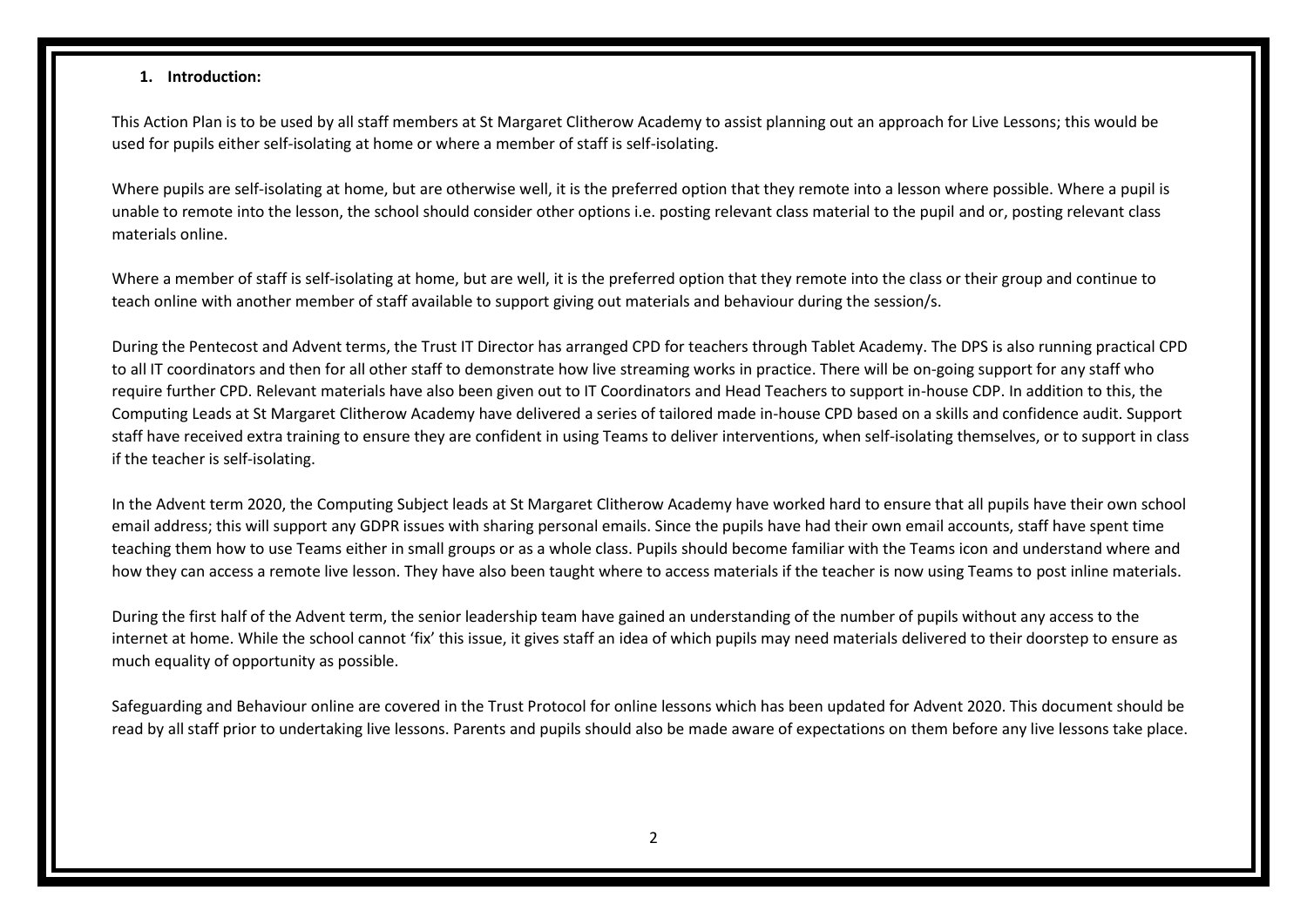|               | 2. Tiered support for pupils                                                                                                                                                                                                                                                                                                              |                                                                                                                                                                                                                                                                                                                                                                                                                                                                                                                                                                                                                                                                                                                                                                                                                                                                                                                                                                                                                                                                                                                                                                                                                                                                                                                                                                                                                                                                                                                                                                                                                                                                                  |  |  |  |  |  |  |
|---------------|-------------------------------------------------------------------------------------------------------------------------------------------------------------------------------------------------------------------------------------------------------------------------------------------------------------------------------------------|----------------------------------------------------------------------------------------------------------------------------------------------------------------------------------------------------------------------------------------------------------------------------------------------------------------------------------------------------------------------------------------------------------------------------------------------------------------------------------------------------------------------------------------------------------------------------------------------------------------------------------------------------------------------------------------------------------------------------------------------------------------------------------------------------------------------------------------------------------------------------------------------------------------------------------------------------------------------------------------------------------------------------------------------------------------------------------------------------------------------------------------------------------------------------------------------------------------------------------------------------------------------------------------------------------------------------------------------------------------------------------------------------------------------------------------------------------------------------------------------------------------------------------------------------------------------------------------------------------------------------------------------------------------------------------|--|--|--|--|--|--|
| Tier 1        | Small number of children are self-isolating: Support pupils by getting them join lessons remotely where possible. Work should be set via Teams or work<br>should be sent if the family can't access Teams. Teachers should check-in with children daily and set work based on daily feedback and assessment of<br>work already completed. |                                                                                                                                                                                                                                                                                                                                                                                                                                                                                                                                                                                                                                                                                                                                                                                                                                                                                                                                                                                                                                                                                                                                                                                                                                                                                                                                                                                                                                                                                                                                                                                                                                                                                  |  |  |  |  |  |  |
| <b>Tier 2</b> |                                                                                                                                                                                                                                                                                                                                           | A class is self-isolating: Teacher to teach the class remotely using Teams. The timetable as agreed with SLT. All staff who are isolating should<br>communicate daily with SLT to provide information about working from home, the children's timetable and any issues relating to COVID symptoms,<br>COVID testing and/or returning to work.<br>Teacher is self-isolating from home: The teacher to remote into the class and teach the timetable as agreed with SLT. Teachers should communicate daily<br>with SLT about working from home, the children's timetable and any issues relating to COVID symptoms, COVID testing and/or returning to work. If a<br>member of staff is off with illness they are not expected to remote into the class, however they must communicate daily with SLT.<br>Teacher Assistant is self-isolating from home: The teaching assistant and class teacher should discuss in advance any work that can be completed at<br>home so that no time is wasted during self-isolation. The teaching assistant should remote into the class and teach interventions and/or children who are<br>self-isolating as agreed with their class teacher and SLT. Teaching assistants should communicate daily with SLT about working from home, the children's<br>timetable and any issues relating to COVID symptoms, COVID testing and/or returning to work. If a member of staff is off with illness they are not<br>expected to remote into the class, however they must communicate daily with SLT.<br>Staff members 28+ weeks pregnant working at home: teacher to remote into the class and teach the timetable as agreed with SLT when working from |  |  |  |  |  |  |
|               | home.                                                                                                                                                                                                                                                                                                                                     |                                                                                                                                                                                                                                                                                                                                                                                                                                                                                                                                                                                                                                                                                                                                                                                                                                                                                                                                                                                                                                                                                                                                                                                                                                                                                                                                                                                                                                                                                                                                                                                                                                                                                  |  |  |  |  |  |  |
| Tier 3        |                                                                                                                                                                                                                                                                                                                                           | KS Remote learning: follow the plan below.                                                                                                                                                                                                                                                                                                                                                                                                                                                                                                                                                                                                                                                                                                                                                                                                                                                                                                                                                                                                                                                                                                                                                                                                                                                                                                                                                                                                                                                                                                                                                                                                                                       |  |  |  |  |  |  |
| <b>Tier 4</b> |                                                                                                                                                                                                                                                                                                                                           | Whole school is self-isolating: follow the plan below.                                                                                                                                                                                                                                                                                                                                                                                                                                                                                                                                                                                                                                                                                                                                                                                                                                                                                                                                                                                                                                                                                                                                                                                                                                                                                                                                                                                                                                                                                                                                                                                                                           |  |  |  |  |  |  |
|               |                                                                                                                                                                                                                                                                                                                                           |                                                                                                                                                                                                                                                                                                                                                                                                                                                                                                                                                                                                                                                                                                                                                                                                                                                                                                                                                                                                                                                                                                                                                                                                                                                                                                                                                                                                                                                                                                                                                                                                                                                                                  |  |  |  |  |  |  |
|               | 3. CPD For Remote Learning                                                                                                                                                                                                                                                                                                                |                                                                                                                                                                                                                                                                                                                                                                                                                                                                                                                                                                                                                                                                                                                                                                                                                                                                                                                                                                                                                                                                                                                                                                                                                                                                                                                                                                                                                                                                                                                                                                                                                                                                                  |  |  |  |  |  |  |
|               | Pentecost Term 2020                                                                                                                                                                                                                                                                                                                       | CPD for Zoom lessons<br>Teachers/TAs to have a go at supporting learning via Zoom i.e. Zoom meeting with colleagues or at home/read a story to the class                                                                                                                                                                                                                                                                                                                                                                                                                                                                                                                                                                                                                                                                                                                                                                                                                                                                                                                                                                                                                                                                                                                                                                                                                                                                                                                                                                                                                                                                                                                         |  |  |  |  |  |  |
|               | First half Advent 2020                                                                                                                                                                                                                                                                                                                    | Loom video from Will Ottewell on managing Teams and setting up a class                                                                                                                                                                                                                                                                                                                                                                                                                                                                                                                                                                                                                                                                                                                                                                                                                                                                                                                                                                                                                                                                                                                                                                                                                                                                                                                                                                                                                                                                                                                                                                                                           |  |  |  |  |  |  |
|               |                                                                                                                                                                                                                                                                                                                                           | Teams support for IT coords by DPS                                                                                                                                                                                                                                                                                                                                                                                                                                                                                                                                                                                                                                                                                                                                                                                                                                                                                                                                                                                                                                                                                                                                                                                                                                                                                                                                                                                                                                                                                                                                                                                                                                               |  |  |  |  |  |  |
|               |                                                                                                                                                                                                                                                                                                                                           | Teams support for all staff by DPS                                                                                                                                                                                                                                                                                                                                                                                                                                                                                                                                                                                                                                                                                                                                                                                                                                                                                                                                                                                                                                                                                                                                                                                                                                                                                                                                                                                                                                                                                                                                                                                                                                               |  |  |  |  |  |  |
|               |                                                                                                                                                                                                                                                                                                                                           | CPD sessions for all staff by SMC Computing leads                                                                                                                                                                                                                                                                                                                                                                                                                                                                                                                                                                                                                                                                                                                                                                                                                                                                                                                                                                                                                                                                                                                                                                                                                                                                                                                                                                                                                                                                                                                                                                                                                                |  |  |  |  |  |  |
|               |                                                                                                                                                                                                                                                                                                                                           | Extra CPD session for Support Staff by Computing Leads                                                                                                                                                                                                                                                                                                                                                                                                                                                                                                                                                                                                                                                                                                                                                                                                                                                                                                                                                                                                                                                                                                                                                                                                                                                                                                                                                                                                                                                                                                                                                                                                                           |  |  |  |  |  |  |
|               | Second half Advent Term                                                                                                                                                                                                                                                                                                                   | CPD on Teams for staff by Tablet Academy                                                                                                                                                                                                                                                                                                                                                                                                                                                                                                                                                                                                                                                                                                                                                                                                                                                                                                                                                                                                                                                                                                                                                                                                                                                                                                                                                                                                                                                                                                                                                                                                                                         |  |  |  |  |  |  |
|               |                                                                                                                                                                                                                                                                                                                                           | Further CPD for staff not confident at streaming live either from home/from the class.                                                                                                                                                                                                                                                                                                                                                                                                                                                                                                                                                                                                                                                                                                                                                                                                                                                                                                                                                                                                                                                                                                                                                                                                                                                                                                                                                                                                                                                                                                                                                                                           |  |  |  |  |  |  |

Staff confident using Teams either at home/from school where required.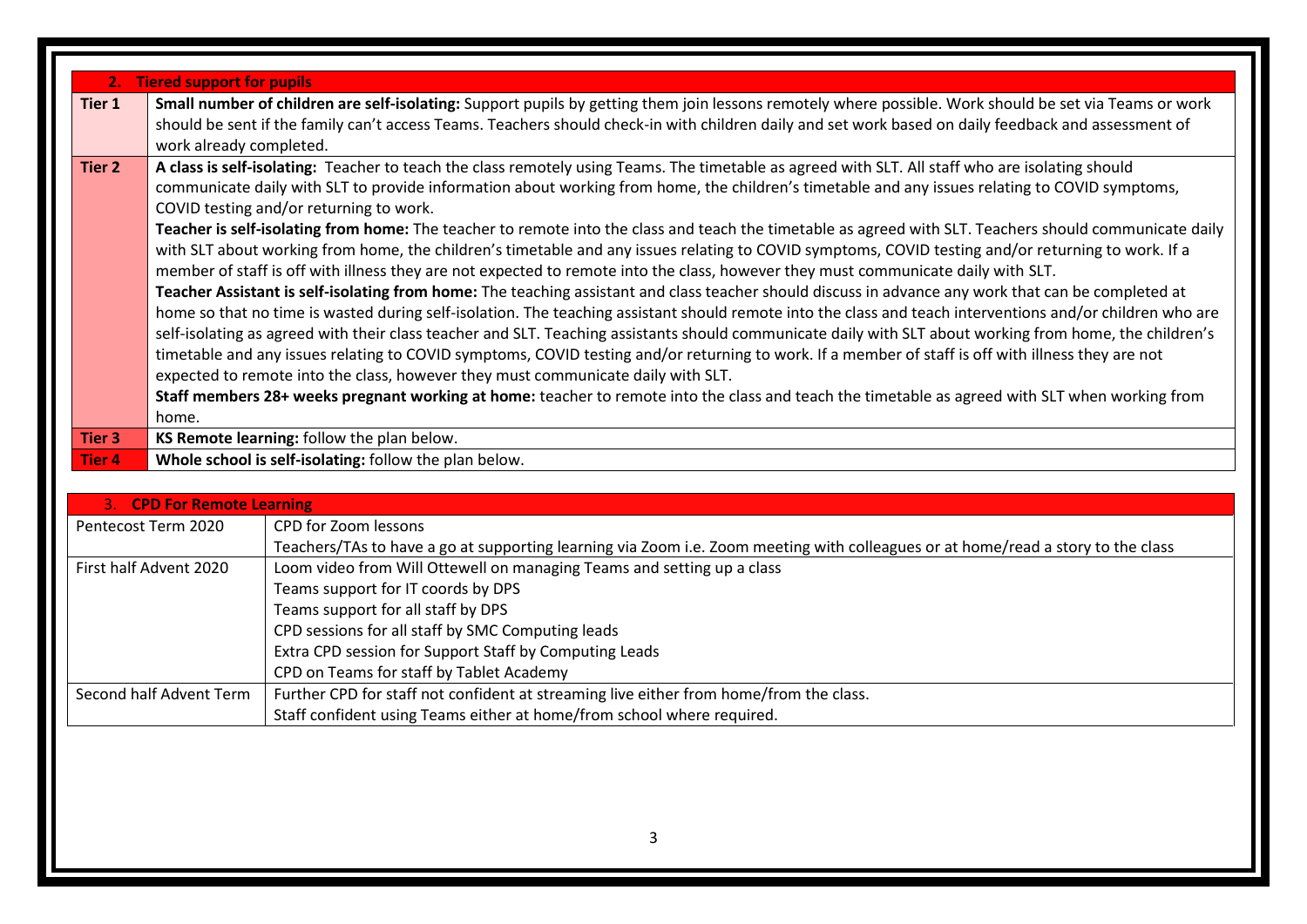| $\mathsf A.$ Plan for                                                      | <b>EYFS</b>                                                                                                                                                                 | Y                                                                                                                                                                                                                                                                                                                                                                                                                                                                                                                                                                                                                                                                                                                                                                                                                                 | $\mathsf{Y}2$                         | <b>Y3</b>                                                                                     | <b>Y4</b>                                                                                                                                                                                                                                                                                                                                                                                                                                                                                                                       | <b>Y5</b>                             | Y6                                    |
|----------------------------------------------------------------------------|-----------------------------------------------------------------------------------------------------------------------------------------------------------------------------|-----------------------------------------------------------------------------------------------------------------------------------------------------------------------------------------------------------------------------------------------------------------------------------------------------------------------------------------------------------------------------------------------------------------------------------------------------------------------------------------------------------------------------------------------------------------------------------------------------------------------------------------------------------------------------------------------------------------------------------------------------------------------------------------------------------------------------------|---------------------------------------|-----------------------------------------------------------------------------------------------|---------------------------------------------------------------------------------------------------------------------------------------------------------------------------------------------------------------------------------------------------------------------------------------------------------------------------------------------------------------------------------------------------------------------------------------------------------------------------------------------------------------------------------|---------------------------------------|---------------------------------------|
| <b>Class/KS/Whole</b><br>school home<br>learning                           |                                                                                                                                                                             | 3 hours of remote<br>learning per day                                                                                                                                                                                                                                                                                                                                                                                                                                                                                                                                                                                                                                                                                                                                                                                             | 3 hours of remote<br>learning per day | 4 hours of remote<br>learning per day                                                         | 4 hours of remote<br>learning per day                                                                                                                                                                                                                                                                                                                                                                                                                                                                                           | 4 hours of remote<br>learning per day | 4 hours of remote<br>learning per day |
| Day $1/2$                                                                  | • Provide pupils<br>with reading<br>activities                                                                                                                              | • Provide pupils with Phonics and maths online<br>resources and a daily reading activity.<br>• Direct parents to Mathletics, TTRS and Purple<br>Mash                                                                                                                                                                                                                                                                                                                                                                                                                                                                                                                                                                                                                                                                              |                                       | Purple Mash                                                                                   | • Provide pupils with spellings, maths, R.E and a topic online resource through Teams or<br>• Direct parents to Mathletics, TTRS and Purple Mash.                                                                                                                                                                                                                                                                                                                                                                               |                                       |                                       |
| Day 3<br>onwards                                                           | $\bullet$ Provide a<br>recorded<br>online phonics<br>session,<br>Numeracy<br>session and a<br>story session<br>daily through<br>Tapestry.<br>$\bullet$ (Approx.<br>1hr/day) | • Provide live session for phonics.<br>• Provide live lesson for English.<br>• Provide recorded Maths sessions using White<br>Rose Hub. This can be marked together in the<br>afternoon check in or by the teacher.<br>• Provide online learning resources for R.E and<br>the wider curriculum through Microsoft Teams<br>or Purple Mash.<br>• Provide online check in for wider curriculum in<br>the afternoon to check on progress.<br>• (Approx. 3hours/day)                                                                                                                                                                                                                                                                                                                                                                   |                                       | the live check in or by the teacher.<br>Teams or Purple Mash.<br>$\bullet$ (Approx. 4hrs/day) | • Provide live lesson for English at least four times a week.<br>• Provide recorded Maths sessions using White Rose Hub. This can be marked together in<br>• Provide online learning resources for R.E and the wider curriculum through Microsoft<br>• Provide online check in for wider curriculum in the afternoon to check on progress.<br>• (Approx. 3hours/day)Provide a daily maths/English live session.<br>• Provide an R.E and topic live session during the week.<br>• Provide reading sessions daily where possible. |                                       |                                       |
|                                                                            |                                                                                                                                                                             | 5. Expectation for 'live' lessons. Please also see the Trust Protocol for Live Lessons.                                                                                                                                                                                                                                                                                                                                                                                                                                                                                                                                                                                                                                                                                                                                           |                                       |                                                                                               |                                                                                                                                                                                                                                                                                                                                                                                                                                                                                                                                 |                                       |                                       |
|                                                                            | Scenario A: Teacher in class, children at home                                                                                                                              |                                                                                                                                                                                                                                                                                                                                                                                                                                                                                                                                                                                                                                                                                                                                                                                                                                   |                                       | Scenario B: Teaching from home                                                                |                                                                                                                                                                                                                                                                                                                                                                                                                                                                                                                                 |                                       |                                       |
| $\bullet$<br>$\bullet$<br>$\bullet$<br>$\bullet$<br>$\bullet$<br>$\bullet$ | Provide work through the Class Teams folders<br>Pupils work for approximately half an hour.                                                                                 | Begin with teacher input lasting approximately 10-15mins.<br>Class TA to support pupils who are learning at home by checking in on this<br>group part way through their independent learning activity.<br>Teacher to come back to the group at home to ask if there are any questions<br>or concerns; pupils can share work with the teacher so that he/she can give<br>verbal feedback and make any corrections required.<br>Safeguarding: when pupils working at home are completing independent<br>work during the lesson, face the laptop away from the main class and 'mute'<br>the class. Check occasionally whether these pupils have any questions about<br>their learning. During the lesson, only use children's first names. If you are<br>concerned about a pupils behaviour on line, you can mute and turn off their |                                       | $\bullet$<br>$\bullet$<br>and give out.<br>$\bullet$<br>$\bullet$<br>$\bullet$                | Begin with a teacher input lasting approximately 10-15 minutes.<br>Teacher to provide work/worksheets which the TA will be required to print<br>Pupils to work independently for approximately 30 minutes.<br>TA would support the behaviour management of the class and ensure that<br>pupils were completing work.<br>Pupils should be encouraged to mark their own work as much as possible<br>during the lesson as per the schools own Risk Assessment.                                                                     |                                       |                                       |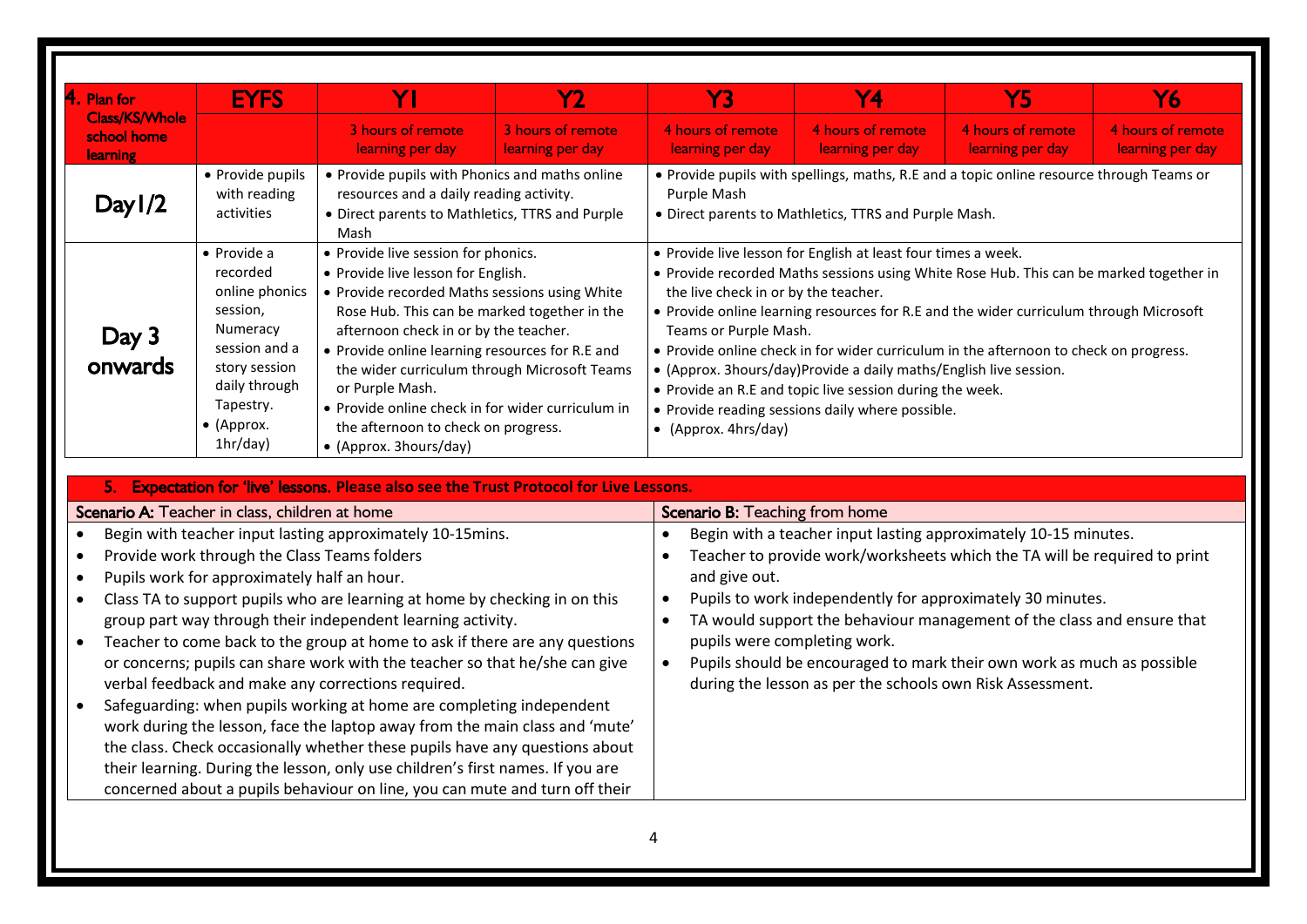video; this behaviour would then be dealt with under the Behaviour policy and a conversation with the pupils parents should take place.

#### **Please also see the Trust Protocol for Live Lessons.**

- 6. On Thursday  $7<sup>th</sup>$  January 2021, the DfE set out new guidance which increased the amount of expected work to be completed for Primary school children.
	- For Key Stage 1, three hours of remote education must be provided. The DfE said provision will include "both recorded or live direct teaching time, and time for pupils to complete tasks and assignments independently".
	- Key stage 2 pupils should be provided with four hours remote education a day while this increases to five hours for both Key Stage 3 and 4.
	- Previous guidance stated that primary schools should set work totalling around three hours a day, and four hours at secondary.
- **7. OLoL CMAT schools are now fully open to all pupils and operating a full timetable of lessons.**

Should any pupil test positive for Covid, St Margaret Clitherow Academy will provide any work via Teams but not on-line if the pupil is unwell. Should any pupil be off for a period of isolation with or without Covid but are fit and well, parents may contact the school to request access to 'on-line' lessons; it will be at the discretion of St Margaret Clitherow Academy as to the number and frequency of on-line lessons that can be provided during the pupil's absence.

In the case of any future lockdowns, where St Margaret Clitherow is required to fully or partially close, staff will revert to the timetable as set out in this Remote Learning Policy..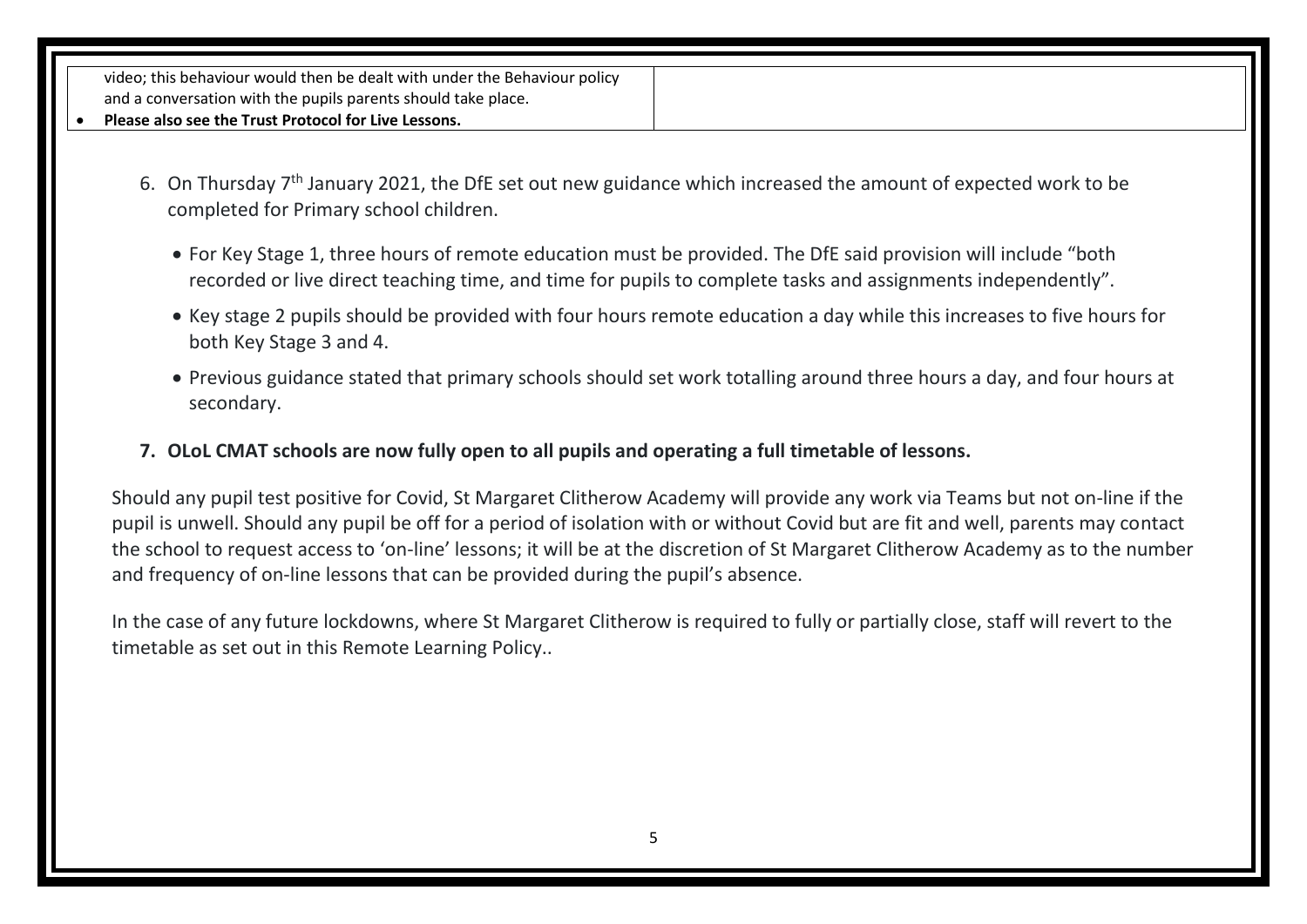|                |                            |                                | <u>Year I Remote Learning Timetable</u> |                      |                                         |                     |                        |                                                                                           |                                |
|----------------|----------------------------|--------------------------------|-----------------------------------------|----------------------|-----------------------------------------|---------------------|------------------------|-------------------------------------------------------------------------------------------|--------------------------------|
| Day            | $8:45-$<br>8:55am          | $9:00 -$<br>9:30am             | $9:40-$<br>10:40am                      | $10:40 -$<br>10:55am | $11:00-$<br>12:00                       | 12:00<br>$-12:45$   | $12:45-2:15$           | $2:20-2:40$ pm                                                                            | $3:00 -$<br>3:15 <sub>pm</sub> |
| Monday         | Register<br>and<br>prayers | <b>Phonics live</b><br>session | Maths (see<br>files)                    | Playtime             | <b>English</b><br>live<br><u>lesson</u> | Dinner              | RE (see files)         | <b>Check in live</b><br>session                                                           | Story<br>and<br>prayers        |
| <b>Tuesday</b> | Register<br>and<br>prayers | <b>Phonics live</b><br>session | Maths (see<br>files)                    | Playtime             | <b>English</b><br>live<br><u>lesson</u> | <b>Dinner</b>       | History (see<br>files) | <b>Check in live</b><br>session                                                           | Story<br>and<br>prayers        |
| Wednesday      | Register<br>and<br>prayers | <b>Phonics live</b><br>session | Maths (see<br>files)                    | Playtime             | <b>English</b><br>live<br><u>lesson</u> | Dinner <sup>1</sup> |                        | <b>Purple Mash activities and Fitness (12:45-</b><br>1:45 depending on your fitness time) |                                |
| Thursday       | Register<br>and<br>prayers | <b>Phonics live</b><br>session | Maths (see<br>files)                    | Playtime             | <b>English</b><br>live<br><b>lesson</b> | Dinner              | RE (see files)         | <b>Check in live</b><br>session                                                           | <b>Story</b><br>and<br>prayers |
| Friday         | Register<br>and<br>prayers | <b>Phonics live</b><br>session | English/<br>live lesson                 | Playtime             | <b>English</b><br>live<br><u>lesson</u> | Dinner              | Science (see<br>files) | <b>Check in live</b><br>session                                                           | Story<br>and<br>prayers        |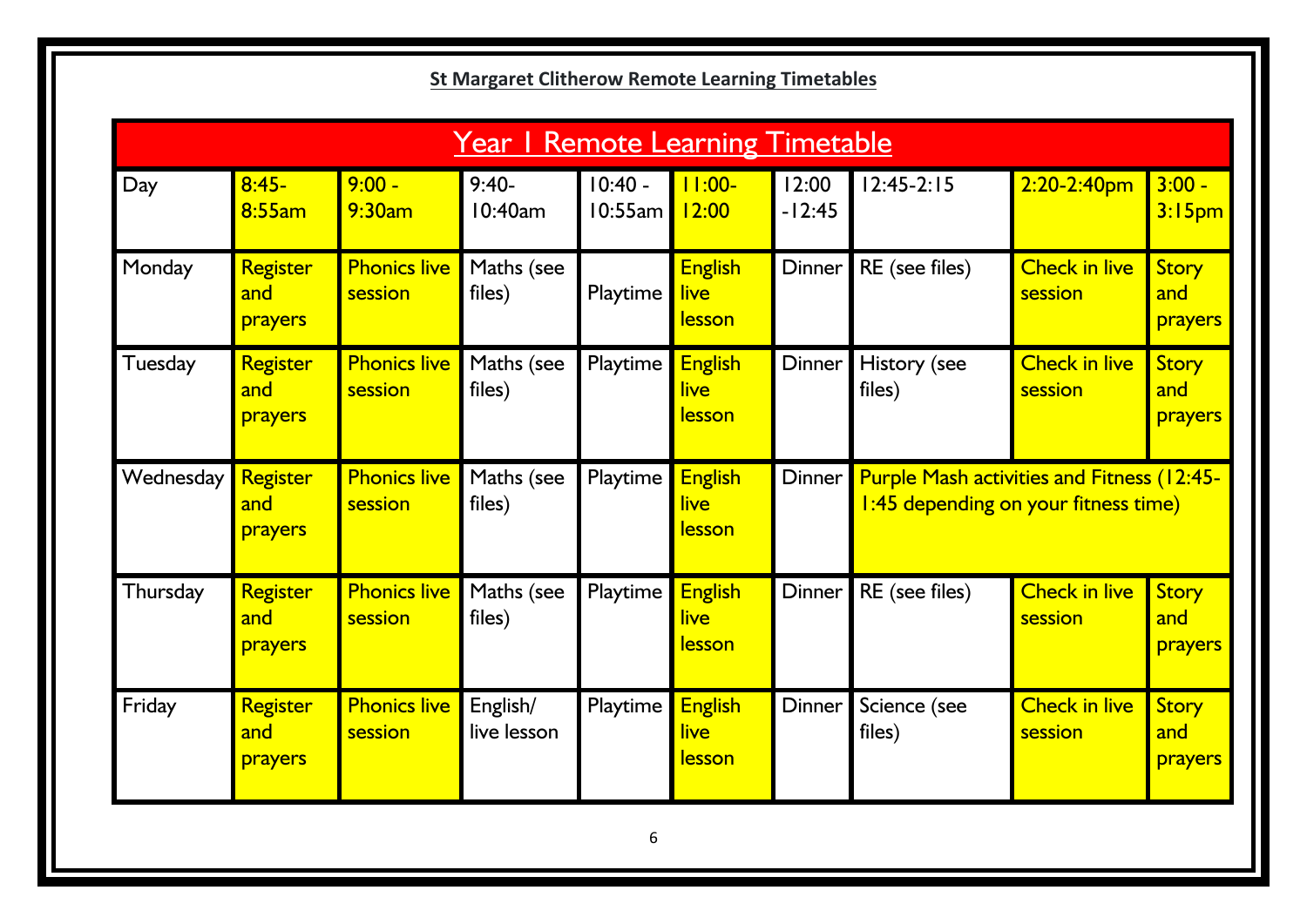|       | <b>Year 2 Remote Learning Timetable</b>                        |                                                          |                                    |                                                                 |            |                                                           |                        |                           |                                                         |                                                                                  |  |  |  |
|-------|----------------------------------------------------------------|----------------------------------------------------------|------------------------------------|-----------------------------------------------------------------|------------|-----------------------------------------------------------|------------------------|---------------------------|---------------------------------------------------------|----------------------------------------------------------------------------------|--|--|--|
|       | $9:00 - 9:20$                                                  | 9:20                                                     | $9:30 - 10:10$                     | $10:20 - 11:00$                                                 | 11:00      | $11:20 - 11:40$                                           | $11:40 - 12:30$        | 12:30<br>$-1:15$          | $1:15 - 2:40$                                           | $2:40 - 3:15$                                                                    |  |  |  |
| Mon   | Be ready to<br>$learn - log$<br>on to teams<br>Morning<br>work |                                                          | <b>English</b><br>online<br>lesson | Independent<br>Work - see<br>timetable<br>(complete<br>English) |            | <b>Phonics online</b><br>Introduce<br><b>Maths</b>        | Maths -<br>Independent |                           | Independent<br>Work - See<br>timetable                  | <b>Marking Maths</b><br>and feedback $-$<br><b>All</b><br><b>Story</b><br>Prayer |  |  |  |
| Tues  | Be ready to<br>$learn - log$<br>on to teams<br>Morning<br>work |                                                          | <b>English</b><br>online<br>lesson | Independent<br>Work - see<br>timetable<br>(complete<br>English) |            | <b>Phonics online</b><br>Introduce<br><b>Maths</b>        | Maths -<br>Independent |                           | Independent<br>Work - See<br>timetable                  | <b>Marking Maths</b><br>and feedback -<br>All<br><b>Story</b><br>Prayer          |  |  |  |
| Wed   | Be ready to<br>$learn - log$<br>on to teams<br>Morning<br>work | <b>Prayer</b><br>Registration<br>Join meeting<br>Morning | <b>English</b><br>online<br>lesson | Independent<br>Work - see<br>timetable<br>(complete<br>English) | 3reak time | <b>Phonics online</b><br><b>Introduce</b><br><b>Maths</b> | Maths -<br>Independent | Lunch time<br><u>yez,</u> | <b>Fitness with</b><br><b>Claire</b><br>$(1:45 - 2:45)$ | <b>Marking Maths</b><br>and feedback $-$<br>All<br><b>Story</b><br>Prayer        |  |  |  |
| Thurs | Be ready to<br>$learn - log$<br>on to teams<br>Morning<br>work |                                                          | <b>English</b><br>online<br>lesson | Independent<br>Work - see<br>timetable<br>(complete<br>English) |            | <b>Phonics online</b><br><b>Introduce</b><br><b>Maths</b> | Maths -<br>Independent |                           | Independent<br>Work - See<br>timetable                  | <b>Marking Maths</b><br>and feedback $-$<br><b>All Story</b><br>Prayer           |  |  |  |
| 正     | Be ready to<br>$learn - log$<br>on to teams<br>Morning<br>work |                                                          | <b>English</b><br>online<br>lesson | Independent<br>Work - see<br>timetable<br>(complete<br>English) |            | <b>Phonics online</b><br>Introduce<br><b>Maths</b>        | Maths -<br>Independent |                           | Independent<br>Work - See<br>timetable                  | <b>Marking Maths</b><br>and feedback $-$<br><b>All Story</b><br>Prayer           |  |  |  |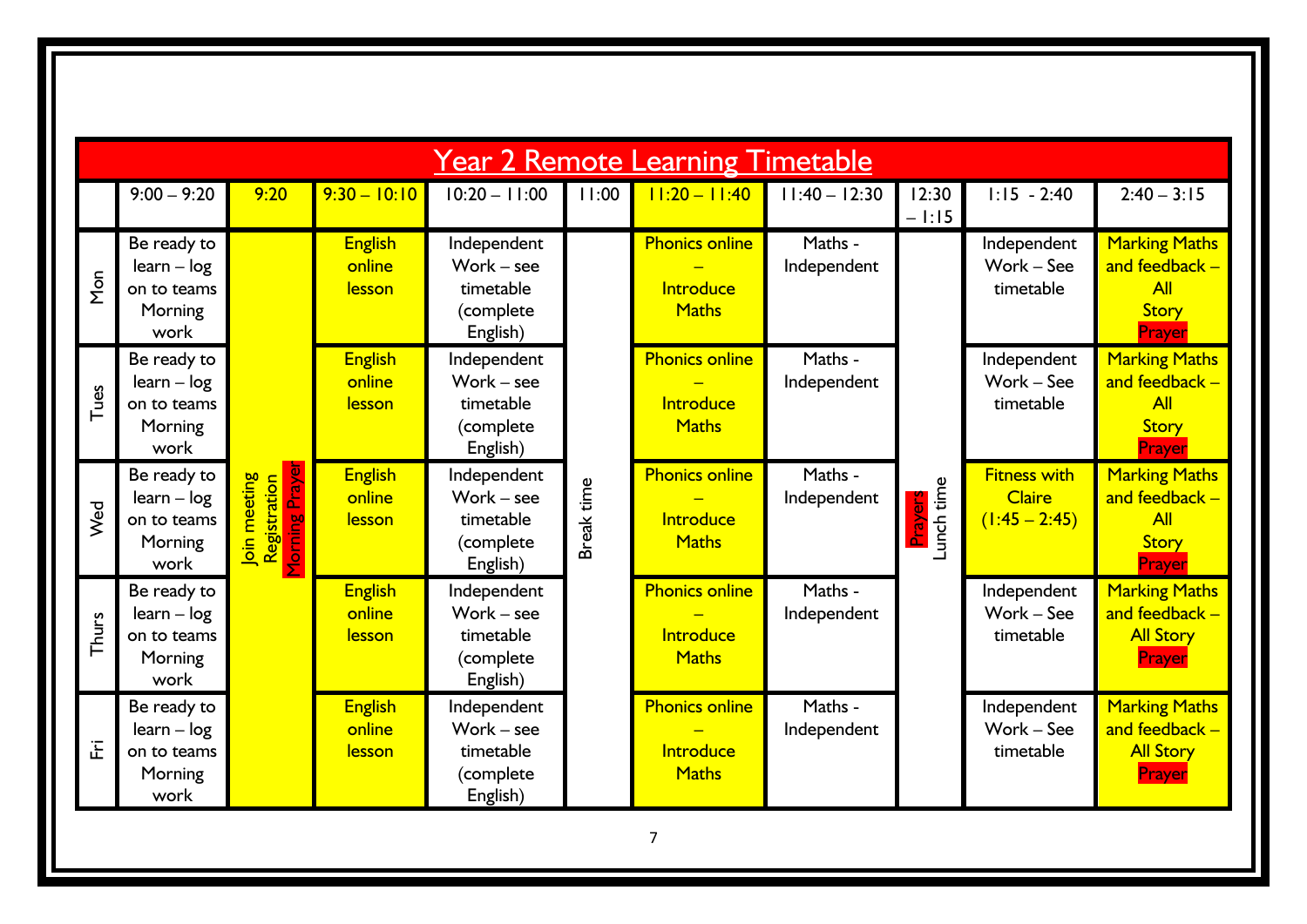|              | <b>Year 3 Remote Learning Timetable</b> |                             |                                                      |                                        |                              |                                                        |                                        |              |                                                         |                  |                         |  |  |  |
|--------------|-----------------------------------------|-----------------------------|------------------------------------------------------|----------------------------------------|------------------------------|--------------------------------------------------------|----------------------------------------|--------------|---------------------------------------------------------|------------------|-------------------------|--|--|--|
| Mon          | <b>9.00</b>                             | Maths 9-<br>10              | <b>Live Lesson</b><br><b>English</b><br>10-10.30     | <b>English</b><br>Task<br>$10.30 - 11$ |                              | Complete English<br>and Maths 11.30-<br>12.15          | $\mathsf{P}_{\mathsf{D}}$              |              | <b>Live Lesson</b><br><b>Curriculum 1-1.20</b>          |                  |                         |  |  |  |
| <b>Tues</b>  | 8.45                                    | Maths 9-<br>10              | <b>Live Lesson</b><br><b>English</b><br>$10 - 10.30$ | <b>English</b><br>Task<br>$10.30 - 11$ | $\overline{15}$              | <b>Complete English</b><br>and Maths 11.30-<br>12.15   | ഹ<br>—<br>$\overline{\mathbf{r}}$<br>— | ma           | <b>Live Lesson</b><br><b>Times tables</b><br>$1 - 1.20$ | afternoon<br>the | <u>55-3.05pm</u>        |  |  |  |
| Wed          | Morning prayer                          | Maths 9-<br>10              | <b>Live Lesson</b><br><b>English</b><br>$10 - 10.30$ | <b>English</b><br>Task<br>$10.30 - 11$ | Break time<br>$\equiv$<br>00 | <b>Complete English</b><br>and Maths 11.30-<br>12.15   | Dinner Time                            | Registration | <b>Live Lesson</b><br><b>R.E. I-I.20</b>                | set for          | $\overline{\mathbf{c}}$ |  |  |  |
| <b>Thurs</b> | and                                     | Maths 9-<br>10              | <b>Live Lesson</b><br><b>English</b><br>10-10.30     | <b>English</b><br>Task<br>$10.30 - 11$ | $\equiv$                     | <b>Complete English</b><br>and Maths 11.30-<br>12.15   | Prayers                                |              | <b>Live Lesson</b><br><b>Spellings I-1.20</b>           | task<br>Complete | <b>Prayers</b>          |  |  |  |
| <u>Fri</u>   | <u>Registration</u>                     | Maths 9-<br>$\overline{10}$ | <b>Live Lesson</b><br><b>English</b><br>10-10.30     | English<br><b>Task</b><br>$10.30 - 11$ |                              | <b>Complete English</b><br>and Maths 11.30-<br>$12.15$ | Dinner                                 |              | <b>Live Lesson</b><br>Fitness 1-2.55pm                  |                  |                         |  |  |  |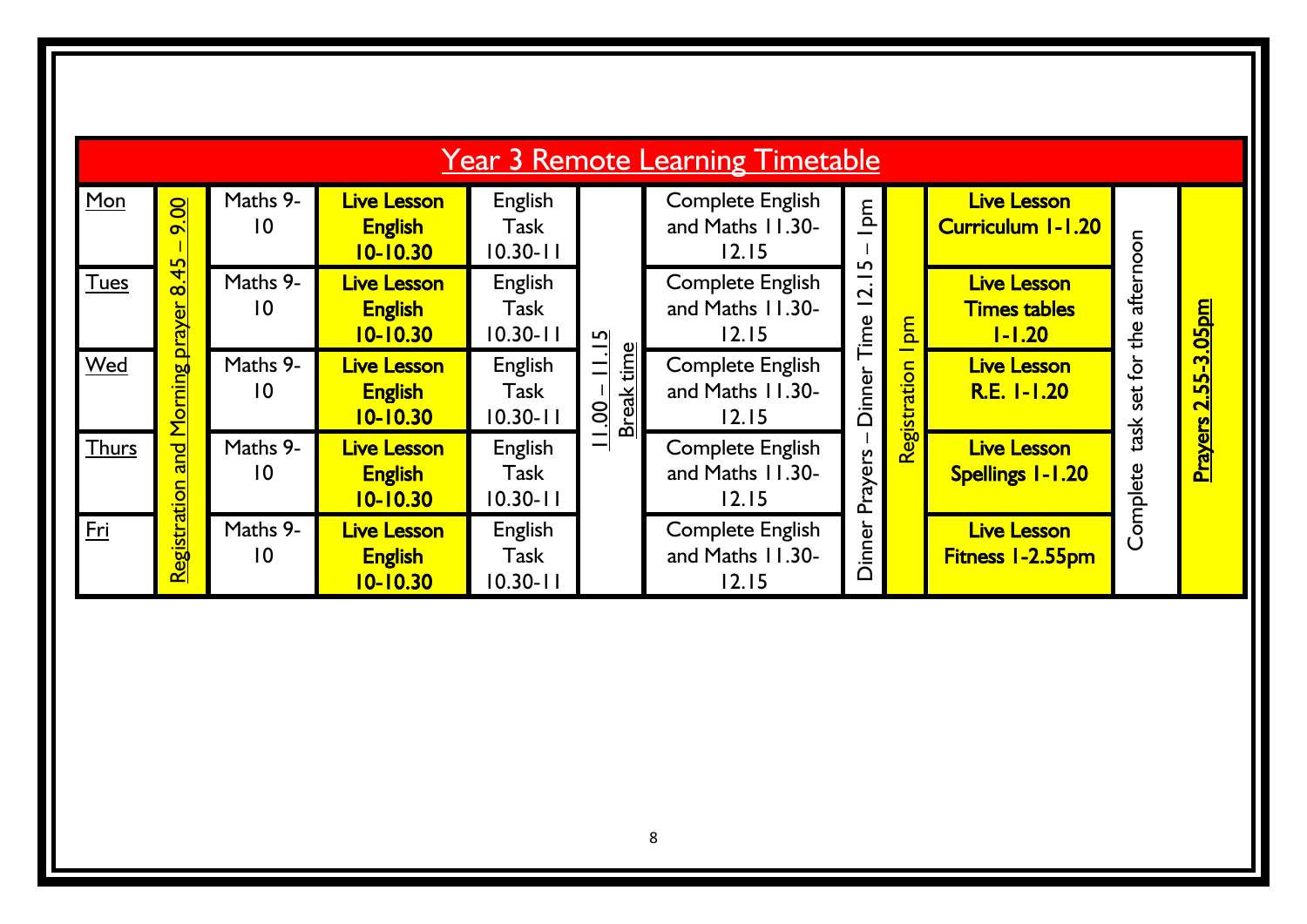| <b>Year 4 Remote Learning Timetable</b> |                                    |                                                 |                                  |                                                         |                                           |                                         |                  |  |  |  |  |  |  |  |
|-----------------------------------------|------------------------------------|-------------------------------------------------|----------------------------------|---------------------------------------------------------|-------------------------------------------|-----------------------------------------|------------------|--|--|--|--|--|--|--|
| Day                                     |                                    | <b>Morning LIVE</b><br>session<br>$9:15 - 9:45$ | Remote<br>working<br>11:00-12:00 | <b>Afternoon LIVE</b><br>session<br><u>1:20-1:40</u>    | <b>Remote</b><br>working<br>$1:40-2:20$   | <b>Remote</b><br>working<br>$2:20-3:00$ |                  |  |  |  |  |  |  |  |
| Monday                                  |                                    | <b>English</b>                                  | <b>Maths</b>                     | Topic check in                                          |                                           |                                         |                  |  |  |  |  |  |  |  |
| <b>Tuesday</b>                          |                                    | <b>English</b>                                  | <b>Maths</b>                     | <b>RE</b> check in                                      |                                           |                                         |                  |  |  |  |  |  |  |  |
| Wednesday                               | Morning Prayer/<br><b>Register</b> | <b>Spelling/English</b><br>$(9:15-10:15)$       | <b>Maths</b>                     |                                                         | <b>TT Rockstar/Mathletics/Purple Mash</b> |                                         | Afternoon Prayer |  |  |  |  |  |  |  |
| Thursday                                |                                    | <b>English</b>                                  | <b>Maths</b>                     | <b>Times</b><br>tables/arithmetic                       |                                           |                                         |                  |  |  |  |  |  |  |  |
| Friday                                  |                                    | <b>English</b>                                  | <b>Maths</b>                     | <b>Fitness</b><br><u>1:00-1:30</u><br>Or<br>$1:30-2:00$ |                                           | Independent/shared reading at home      |                  |  |  |  |  |  |  |  |
|                                         |                                    |                                                 |                                  |                                                         |                                           |                                         |                  |  |  |  |  |  |  |  |
|                                         |                                    |                                                 | 9                                |                                                         |                                           |                                         |                  |  |  |  |  |  |  |  |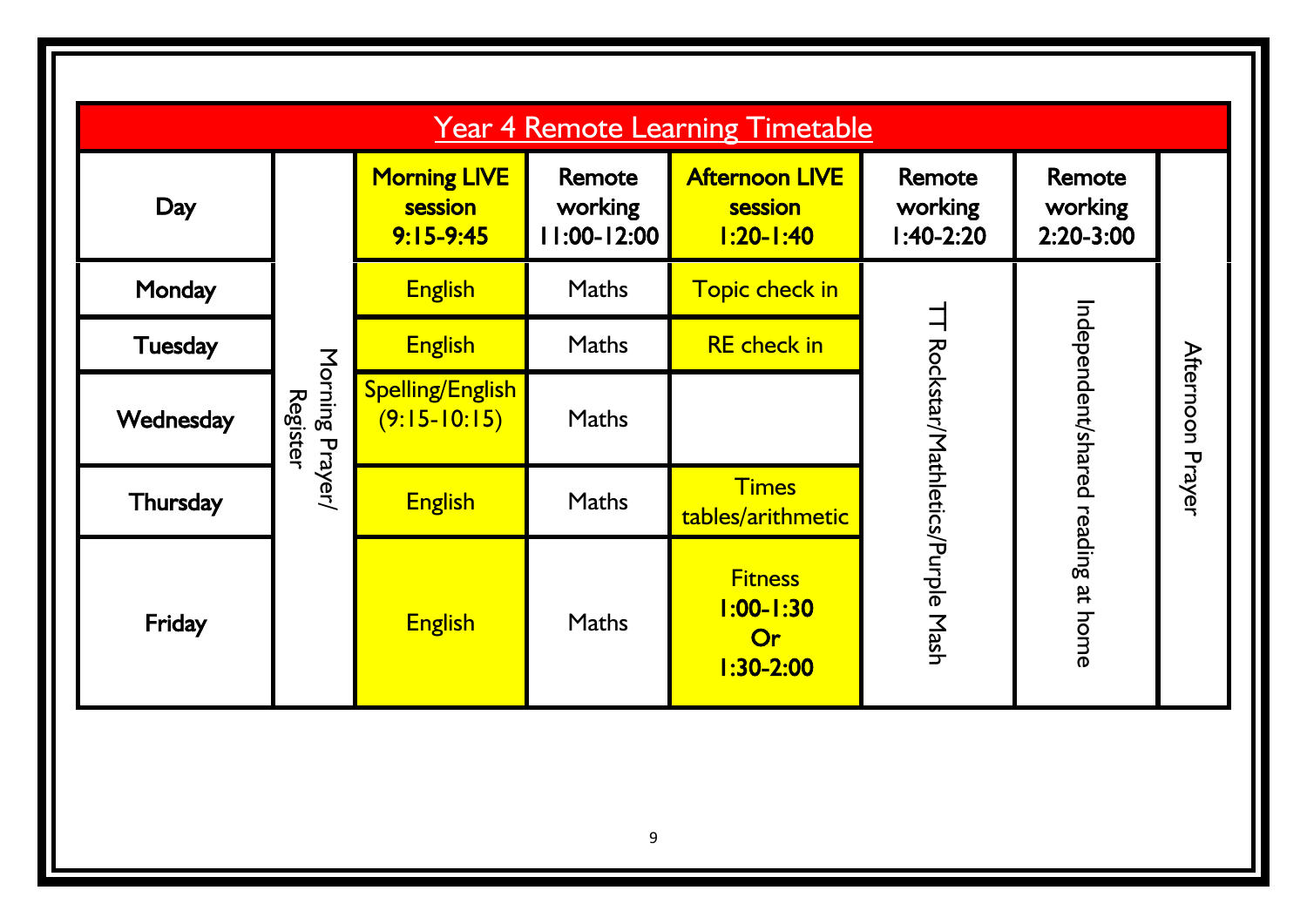| Day       | $8.45 - 9.15$<br>Prayer*                | $9.15 - 10.00$                                                 |             | $10.15 - 11.00*$                           | $10.45 - 11.30$                | $11.30 -$<br>$12.00*$                    |                                           | $12.30 - 1.45$                                                                          | $13.40 -$<br>14.15                   | $2.20 -$<br>2.40<br>Prayer*                       |
|-----------|-----------------------------------------|----------------------------------------------------------------|-------------|--------------------------------------------|--------------------------------|------------------------------------------|-------------------------------------------|-----------------------------------------------------------------------------------------|--------------------------------------|---------------------------------------------------|
| Monday    | R.E. quiet<br>reflection*               | R.E.<br>scripture<br>detective<br>work $+$<br>creative<br>task |             | <b>English live</b><br>lesson <sup>*</sup> | English<br>writing task        | <b>Maths live</b><br>lesson <sup>*</sup> | Finishing off<br>work from<br>the morning |                                                                                         | Well-<br>being<br>bingo<br>activity. | General<br>questio<br>ns<br><b>Check</b><br>$in*$ |
| Tuesday   | Arithmetic*                             | Purple<br>Mash tasks                                           | <b>REAK</b> | <b>English live</b><br>lesson <sup>*</sup> | <b>English</b><br>writing task | <b>Maths live</b><br>lesson <sup>*</sup> | <b>LUNCH</b>                              | Finishing off work<br>from the morning.                                                 |                                      | Topic*                                            |
| Wednesday | $TT$ test $*$                           | <b>Topic</b><br>based<br>learning                              | ᅙ           | <b>English live</b><br>lesson <sup>*</sup> | English<br>writing task        | <b>Maths live</b><br>lesson <sup>*</sup> |                                           | Finishing off work<br>from the morning.                                                 |                                      | R.E.<br>discussi<br>$on*$                         |
| Thursday  | <b>Optical</b><br>$illusion +$<br>SPAG* | Maths $+$<br>Computing                                         |             | <b>English live</b><br>lesson <sup>*</sup> | English<br>writing task.       | <b>Maths live</b><br>lesson <sup>*</sup> |                                           | Fitness* Please check the time<br>for your group $+$ finishing of<br>topic or R.E. work |                                      |                                                   |
| Friday    | <b>Thinking</b><br>scientifically       | Science<br>activities.                                         |             | <b>English live</b><br>lesson <sup>*</sup> | English<br>writing task.       | <b>Maths live</b><br>lesson <sup>*</sup> |                                           | Completing any due<br>assignments $+$ art5                                              |                                      | <b>Collecti</b><br>ve<br>worship                  |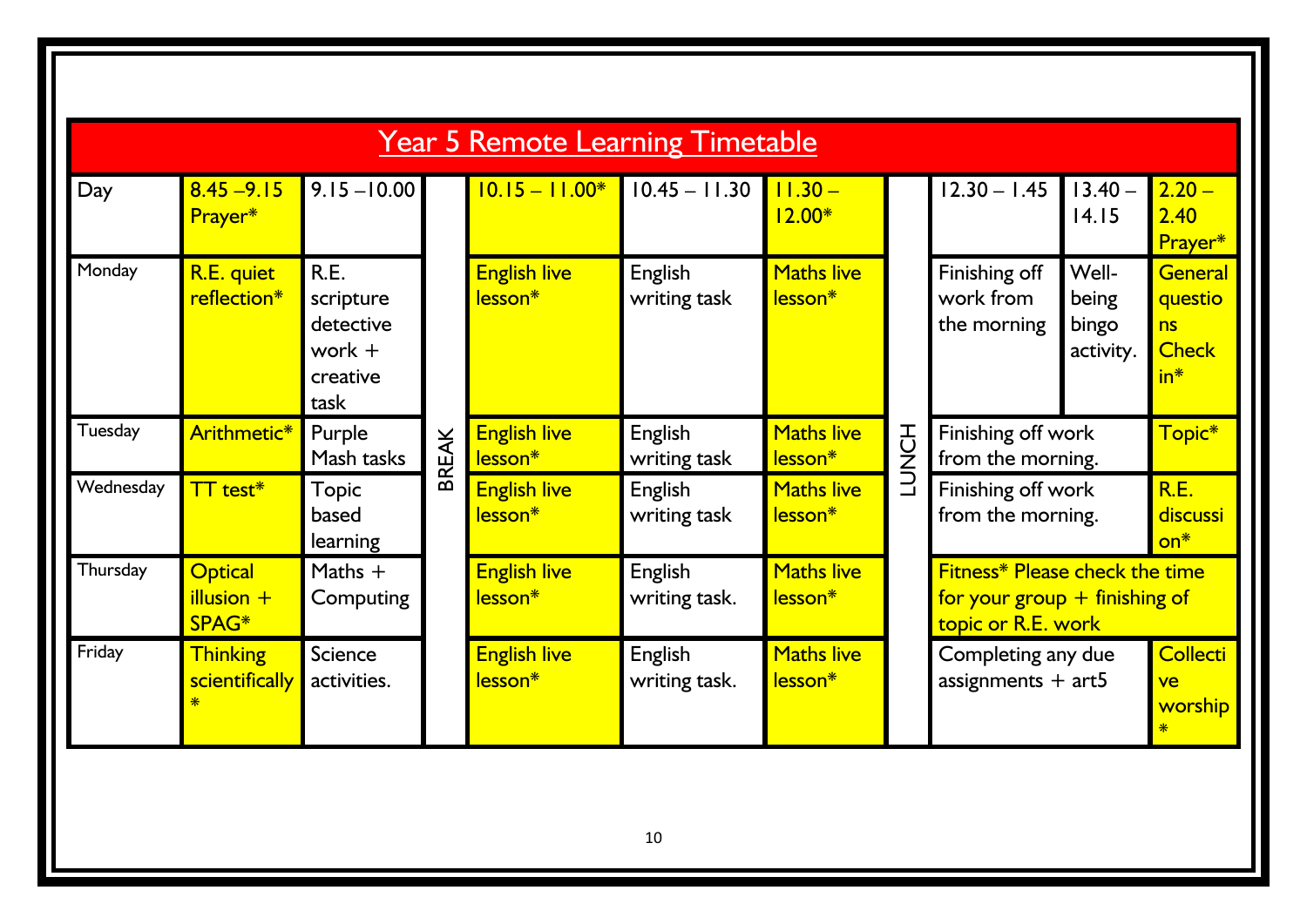|           |                                     |                     |                                    |                   | <b>Year 6 Remote Learning Timetable</b> |                  |                                                       |                                                                                                                            |                                                                                                                |                                                  |
|-----------|-------------------------------------|---------------------|------------------------------------|-------------------|-----------------------------------------|------------------|-------------------------------------------------------|----------------------------------------------------------------------------------------------------------------------------|----------------------------------------------------------------------------------------------------------------|--------------------------------------------------|
| Day       | 8:45am                              | 9am                 | 9:30am                             | $10 -$<br>10:15am | 10:15am                                 | 11:00am          | 11:45                                                 | 12:30pm                                                                                                                    |                                                                                                                | $2:00 -$<br>2:40 <sub>pm</sub>                   |
| Monday    | Registration<br>& Morning<br>Prayer | <b>English</b>      | Complete<br>English<br><b>Work</b> | <b>BREAK</b>      | <b>Complete Maths</b><br>independently  | Mark Work        | Lunch Prayer<br>&<br><b>LUNCH</b>                     | Science                                                                                                                    |                                                                                                                | <b>Mark</b><br>Work &<br>End of<br>Day<br>Prayer |
| Tuesday   | Registration<br>& Morning<br>Prayer | <b>English</b>      | Complete<br>English<br><b>Work</b> | <b>BREAK</b>      | <b>Complete Maths</b><br>independently  | Mark Work        | Lunch Prayer<br>&<br><b>LUNCH</b>                     | <b>RE</b>                                                                                                                  |                                                                                                                | <b>Mark</b><br>Work &<br>End of<br>Day<br>Prayer |
| Wednesday | Registration<br>& Morning<br>Prayer | <b>English</b>      | Complete<br>English<br><b>Work</b> | <b>BREAK</b>      | <b>Complete Maths</b><br>independently  | <b>Mark Work</b> | Lunch Prayer<br>$\boldsymbol{8}$<br><b>LUNCH</b>      | <b>Topic</b>                                                                                                               |                                                                                                                | <b>Mark</b><br>Work &<br>End of<br>Day<br>Prayer |
| Thursday  | Registration<br>& Morning<br>Prayer | <b>English</b>      | Complete<br>English<br><b>Work</b> | <b>BREAK</b>      | <b>Complete Maths</b><br>independently  | Mark Work        | Lunch Prayer<br>&<br><b>LUNCH</b>                     | <b>Fitness</b><br><b>Group I</b><br>12:30 <sub>pm</sub><br><mark>– Ipm</mark><br>Group 2<br>Independ<br>ent<br><b>Work</b> | <b>Fitness</b><br><b>Group 2</b><br>$lpm -$<br>l:30 <sub>pm</sub><br>Group I<br>Independ<br>ent<br><b>Work</b> | <b>Mark</b><br>Work &<br>End of<br>Day<br>Prayer |
| Friday    | Registration<br>& Morning<br>Prayer | RE/<br><b>Topic</b> | Complete<br><b>Work</b>            | <b>BREAK</b>      | <b>Complete Maths</b><br>independently  | Mark Work        | Lunch Prayer<br>$\boldsymbol{\alpha}$<br><b>LUNCH</b> | Other<br>Art/Computing/Math<br>letics/<br>Purple Mash/TTRS                                                                 |                                                                                                                | <b>Mark</b><br>Work &<br>End of<br>Day<br>Prayer |
|           |                                     |                     |                                    |                   | 11                                      |                  |                                                       |                                                                                                                            |                                                                                                                |                                                  |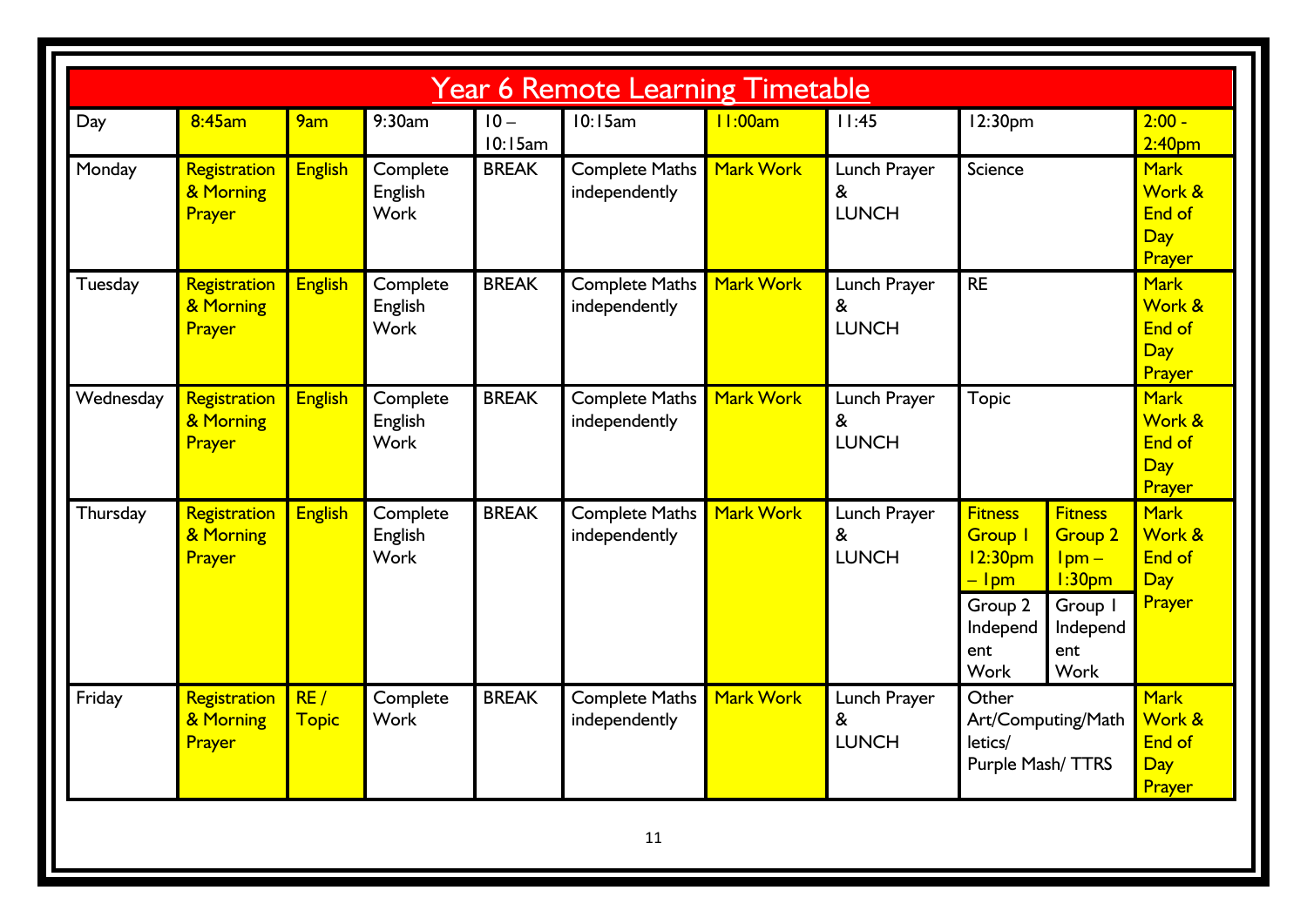## Protocol for on-line remote lessons/discussion groups between Teachers and Parent(s)/Carer(s) and Student;

#### Terms and Conditions:

#### Students will:

- 1. Be appropriately clothed not in nightwear etc.
- 2. Be in a communal area of the house, e.g. lounge, dining room, kitchen.
- 3. Have appropriate equipment required.
- 4. Join 1 minute before the start time the Teacher will admit the student as soon as they are ready.
- 5. Not take any photographs of other children on the screen during the live session. (If the teacher has any concerns that any of the above are not in place, they will end the session with immediate effect)

#### Parent(s)/Carer(s) will:

- 1. Receive a letter/email asking for their consent to allow their child/ren to take part in the on-line group session.
- 2. Be asked to read a copy of Our lady of Lourdes safeguarding policy, this can be found at; [https://www.ololcatholicmat.co.uk/documents/policies/.](https://www.ololcatholicmat.co.uk/documents/policies/) Each school has their own Safeguarding policy which can be found on their individual websites. There is an 'Addendum' to the Safeguarding policy in place for the current school closure and this can also be found on the above website.
- 3. Contact the Head Teacher and schools senior Designated Safeguarding Lead (DSL) within 28 days of the lesson taking place if they have any concerns about the lesson or M. Dales (Trust Safeguarding Lead) [m.dales@ololcatholicmat.co.uk](mailto:m.dales@ololcatholicmat.co.uk)
- 4. Ensure that they are present during any on-line remote session for all Primary age pupils.
- 5. Ensure that consent has been given in writing where no parent(s)/carer(s) will be present for on-line remote group sessions; this is for any pupils under the age of 18 and who attend Secondary school.
- 6. Be responsible for the behaviour of their child during the on-line remote session.
- 7. Not make any negative comments on group 'chats' or other social media platforms. Any concerns should be raised separately with their child's headteacher.
- 8. Not take photographs of other children on the screen during the live session.